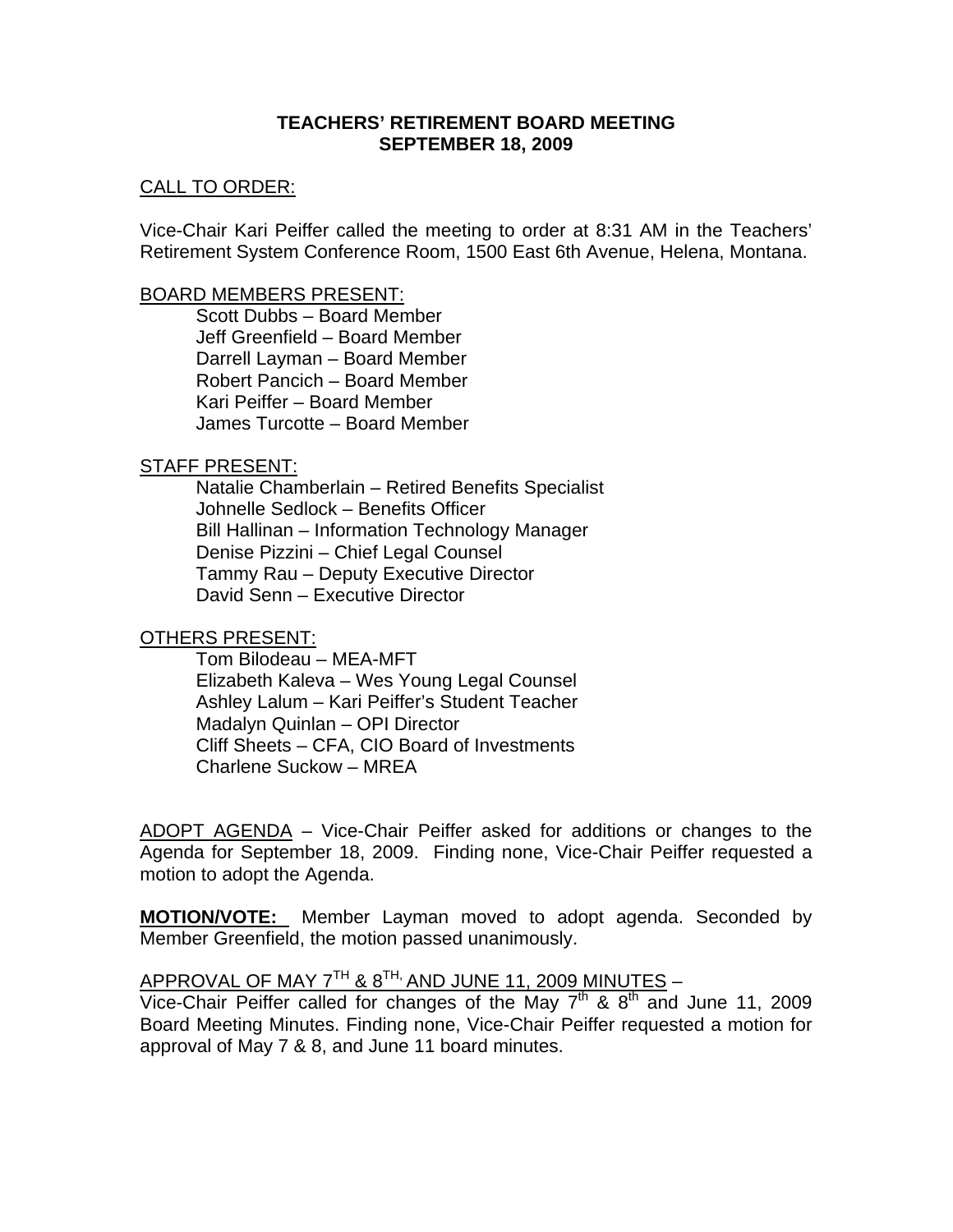**MOTION/VOTE:** Member Greenfield moved to approve the May 7 & 8 and June 11, 2009 Minutes. Seconded by Member Layman, the motion passed unanimously. Member Pancich abstained he was not present during those board meetings.

PUBLIC COMMENT –Vice-Chair Peiffer called for Public Comment on Board-Related items. No Public Comment made.

# EXECUTIVE DIRECTOR'S REPORT

#### OPI Membership Proposal

Mr. Senn reviewed the proposal submitted by the Office of Public Instruction (OPI) and House Bill 59, passed by the 2009 Legislature which included language changes clarifying membership eligibility for employees of OPI. The OPI proposal would include all instructional coordinator positions and the supervisors of these positions, i.e., the managers within the Department of Education Services, as positions required to participate in TRS. The proposal would grandfather all current employees in the retirement system, PERS or TRS, assigned by OPI at the time they were hired.

Madalyn Quinlan, Chief of Staff of The Office of Public Instruction, commented she was optimistic that this would resolve a ten year discussion regarding the assignment of positions of OPI staff to the two retirement systems. The advantage is the standard classification guide will help determine who will be assigned to what Retirement System.

**MOTION/VOTE:** Member Turcotte moved the Board ratify the OPI proposal that any person hired by OPI on or after July 1, 2009, to fill a position in which the person will be employed in an educational services capacity, will be reported to the Teachers' Retirement System in conformity with House Bill 59 as passed by the 2009 Montana Legislature; and that any person hired by OPI prior to July 1, 2009, though the person may be employed in an educational services capacity, will continue to be reported to the retirement system the person was assigned to as of June 30, 2009, for as long as the person remains employed in the same position.

As part and parcel of this motion, I move that the Board recognize that a person hired by OPI in an educational services capacity will generally be employed in a position that is classified under the State's broadband classification system in Group 25 – Education, Training, and Library. In addition, positions classified in Group 11 – Management and Administration will be a position that supervises subordinate positions that are classified in Group 25. However, I further move that the Board direct the TRS staff that state classification of an OPI position in Group 25, or in Group 11 and supervising subordinates in Group 25 may not be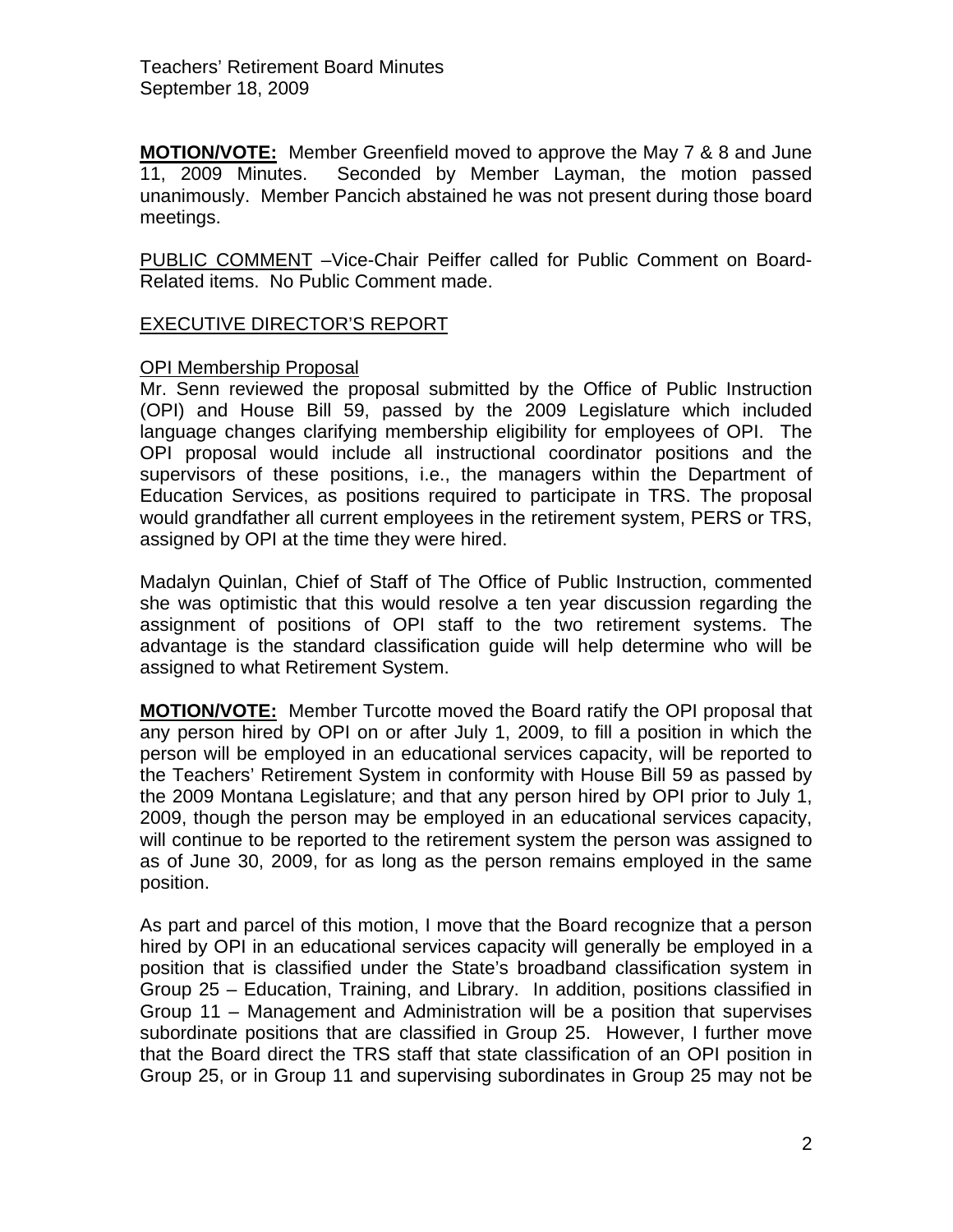solely determinative of those OPI positions that are reportable to the Teachers' Retirement System as persons employed in an educational services capacity.

Ms. Rau asked if the proposal excluded the two Librarian positions. Ms. Quinlan replied that the two librarian positions would not be covered under the TRS.

Vice-Chair Peiffer asked for a second in the motion, Seconded by Member Dubbs,

Member Dubbs thanked Madalyn for all the work that it took for this proposal to happen. It has been 10 years, it was a confusing process, and asked if she would continue to be vigilant in that some of the positions seem to overlap. For example Health enhancement - this is typically a curriculum title, in the office of public instruction it goes both ways.

Vice-Chair Peiffer asked all in Favor of Motion: the motion passed unanimously

### Administrative Rules

The scheduled hearing on the proposed rules to establish criteria to determine when incentives and bonuses would be deemed to be part of a series of annual payments and included in earned compensation was held on September 11, 2009. TRS received public comment on four specific points at the hearing. The proposed responses to the public comment were provided and discussed as part of the proposed adoption notice. Mr. Tom Bilodeau, MEA-MFT, provided additional public comment regarding two issues he raised at the public hearing: First, Mr. Bilodeau restated his request that subsection 4 of the proposed rule be modified to reference the exception to application of the 110% cap for bonuses or incentives paid subject to a collective bargaining agreement, which exception is provided for in an existing administrative rule. Following discussion, it was determined that the proposed rule would be modified to reference § 19-20-715, MCA, and any administrative rules clarifying that statute. Second, Mr. Bilodeau requested clarification that subsection 5 of the proposed administrative rule does not exclude extra duty pay or other pay types currently recognized as elements of earned compensation. Ms. Pizzini clarified that proposed subsection 5 establishes that bonuses or incentives determined as a percentage of annual salary may be determined based only upon the scheduled salary or the base annual contract salary if included in earned compensation, but that the proposed language of subsection 5 has no effect in determining what are appropriate elements of earned compensation outside of consideration of bonuses and incentives paid as part of a series of annual payments. Member Greenfield identified an additional instance in the adoption notice where "annual base contract salary" should have been changed to "annual salary." Member Layman suggested that proposed subsections 4 and 5 be transposed to enhance clarity.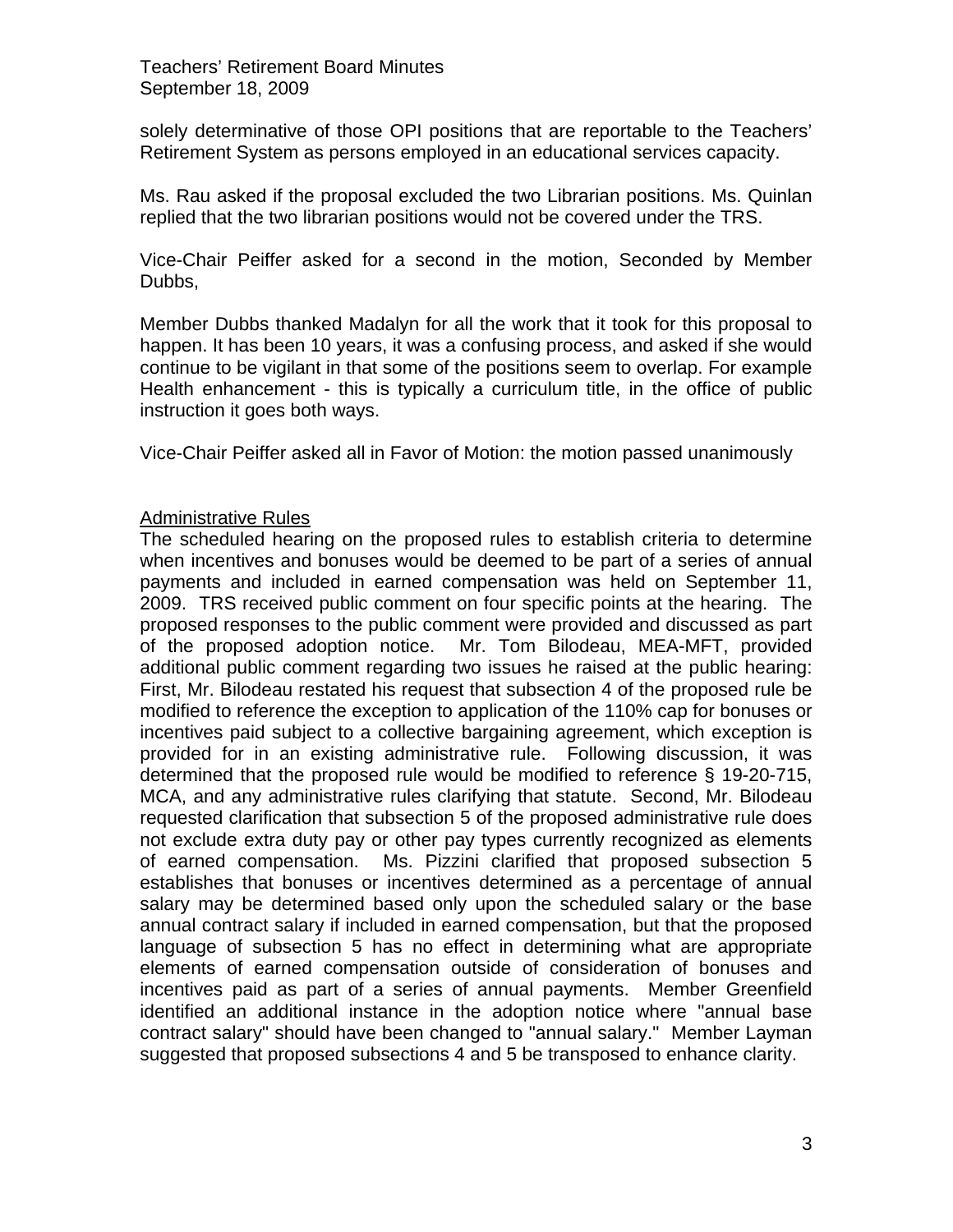**MOTION/VOTE:** Member Layman moved to approve the proposed notice of adoption with amendments as determined in discussion. Motion was seconded by Member Greenfield; motion passed unanimously.

Mr. Senn announced that Ms. Kaleva, Mr. Wesley Young's attorney was ill and asked if she could reschedule to 2 pm. The Vice-Chair directed the discussion on Mr. Young's proposed settlement offer be postponed until 2:00 pm.

### SAVA Committee Meeting

Mr. Senn reported the SAVA committee met on June 26 and elected Senator Joe Tropila chairman. The committee discussed hiring their own actuary and other consultants to assist in developing a new pension plan for TRS members hired after July 1, 2011. A tentative meeting schedule was adopted, with a September meeting already cancelled, and a two day meeting scheduled for October 29 and 30. It is anticipated the actuaries for the retirement boards will present a basic summary on what actuaries do and how they do it, "Actuarial 101", and an overview of the 2009 valuation reports. The Committee also has a conference call scheduled for October 1, to determine if they want to hire their own consultant/actuary or use the retirement board's actuaries. Mr. Senn stated, while he felt it was important for the actuaries to be here for the SAVA committee meeting; however, he was concerned that the additional expense was outside the budget approved by the Board in May, and might require a budget amendment.

An email will be sent to the Committee prior to the October 1 conference call advising the SAVA committee that the TRS board is still willing to share actuarial services and the cost with them to study options for a new plan design for the TRS.

#### Executive Summary

Mr. Senn reviewed the Market Value of Liabilities (MVL) accounting issue and discussed the current review/study by the Governmental Accounting Standards Board (GASB). Mr. Senn also advised the Board that he had received a letter from the Budget Director cautioning the Board about taking a position on the subject in the RFP issued for actuarial services, although he understood the reasons for not applying the MVL approach to public pension plans. Mr. Senn also advised the Board that TRS had recently assisted in responding to separate surveys form the Governmental Account Standards Board, the Government Accountability Office, and the Security Exchange Commission.

National Councils on Teacher Quality (NCTQ) – This organization puts out "State Teacher Quality Yearbook" each year. Last year, without giving public plans an opportunity to comment, the report stated current plans "continue to provide teachers with expensive and inflexible pension plans that do not reflect the realities of the modern workforce". This year they did give us a chance to reply to the draft report.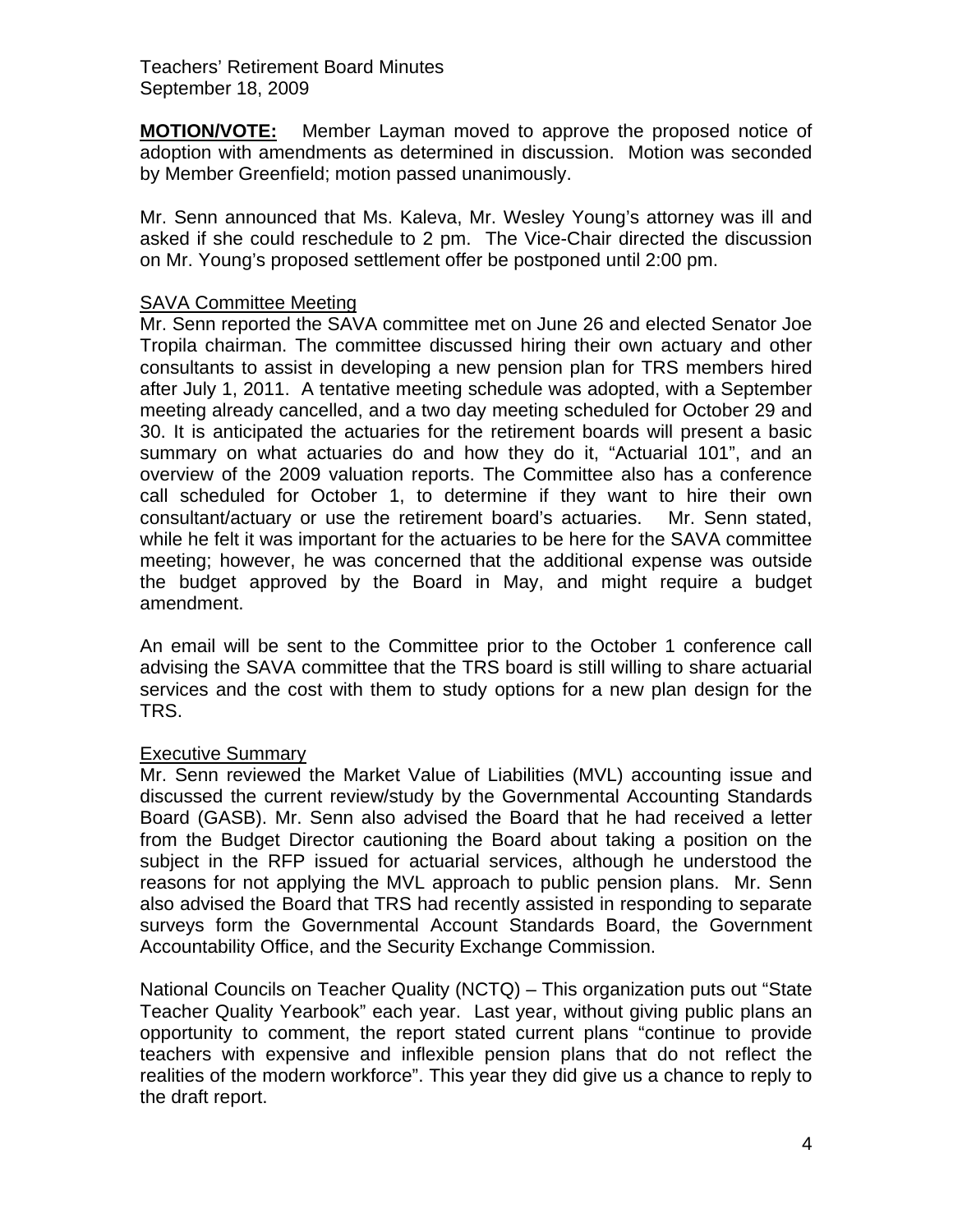Mr. Senn commented on a report to the Board of Investments in which several inaccurate statements were made regarding the calculation of normal cost and total liabilities. A reply will be prepared by the Executive Directors for the retirement boards.

Mr. Senn reported, TRS experienced 200 fewer retiree's this year than in the previous fiscal year. This allowed the staff time to rewrite the member's handbook, develop a retiree handbook, and produce tutorials for the members and clerks to view on our website. Ms. Cooper had taken the lead on these projects, and Mr. Senn encourages the Board members to look at these documents on the TRS website. He also reported Jenny Stark had developed a Newsletter, and looks forward to its distribution.

# LEGAL COUNSEL REPORT

FBAR Reporting. Ms. Pizzini advised the Board of recent developments related to potential reporting requirements for the retirement system and the individual Board members under federal law requiring reporting of funds held in foreign accounts. Ms. Pizzini has determined, based on information provided by the BOI that the TRS funds held in foreign accounts are held as commingled funds. Therefore, TRS and the individual Board members are subject to a report filing extension to June 30, 2010. Ms. Pizzini will continue to follow this issue and will report to the Board again regarding reporting requirements prior to the June 30, 2010, extension deadline.

# Case Updates

Bowman – Ms. Pizzini reported to the Board that she and Mr. Senn participated in a mediated settlement negotiation, per Court order, related to TRS' petition for declaratory judgment to determine the appropriate beneficiary of deceased member, Lawrence Bowman. In mediation, agreement was achieved on all substantive points. The beneficiary designation will be amended; benefits will be actuarially adjusted going forward to recover the TRS benefits that were overpaid based on the original beneficiary designation; the settlement agreement will be filed with the court for entry as a final determination regarding designation of a legal beneficiary; all other terms and conditions of the settlement agreement between the two defendants will be given effect in a manner that has no effect on TRS. TRS agreed and has paid the mediator fee of \$1,460.

Ronald Fuller. Ms. Pizzini reported that there has been no further contact from Mr. Fuller or the Department of Corrections regarding settlement of any portion of the amount of overpaid benefits owed by Mr. Fuller to TRS. In the absence of any settlement agreement, TRS has fully informed Mr. Fuller that it will recover the overpaid benefits by actuarially adjusting his benefit at the time he retires to recover the overpaid benefits plus interest.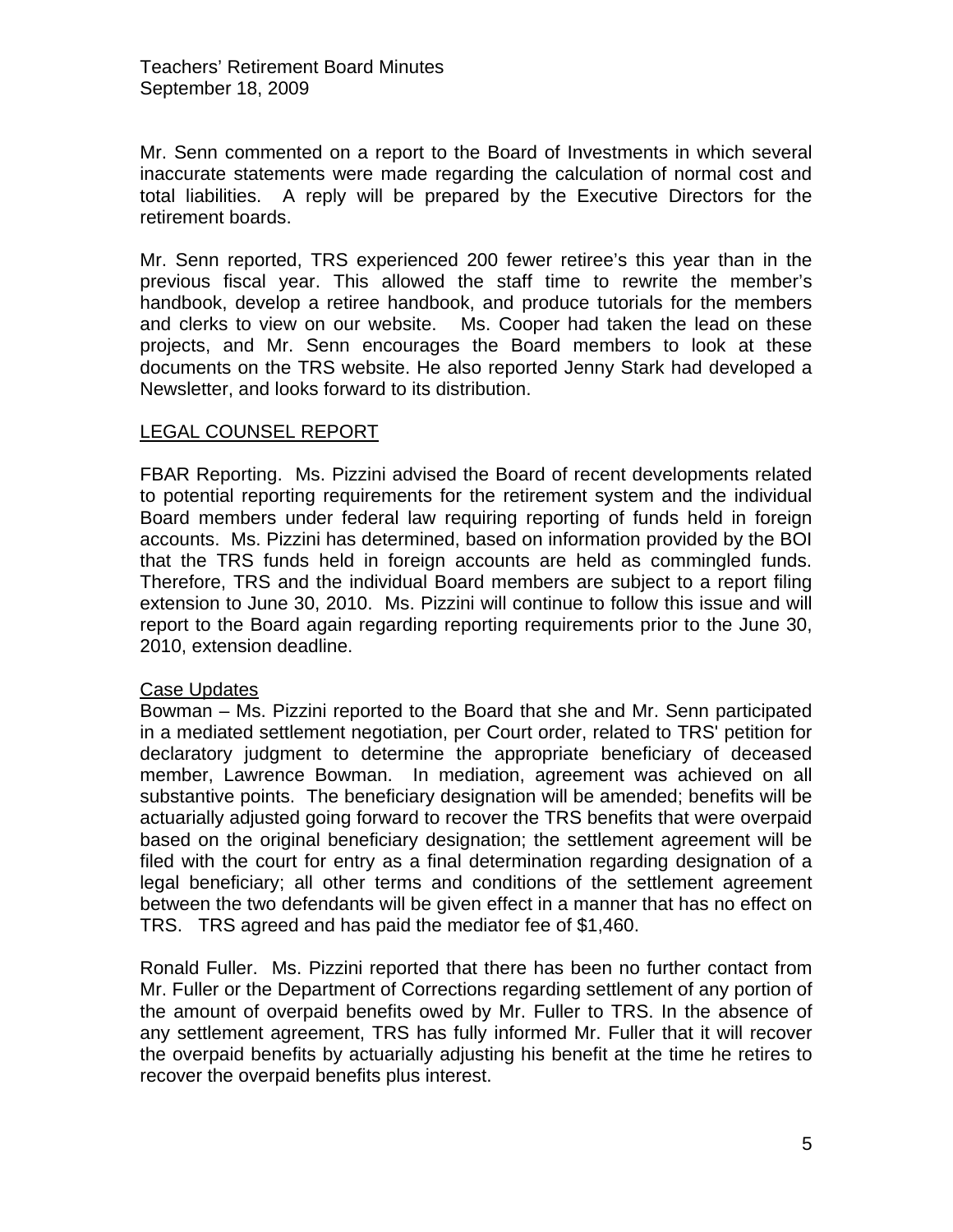Merrill Farrier. Ms. Pizzini advised the Board that following his last appearance before this Board in May, Mr. Farrier requested that his benefits be recalculated to include credit for his years of service with the U of M during which he was not able to receive TRS benefit. Although the matter was not before the Board as an action item, Mr. Farrier has referenced a final estimate of benefits from TRS provided in conjunction with Mr. Farrier's termination with U of M and application for retirement benefit as a final determination of the Board and has filed a petition for judicial review in District Court in Helena (Judge Seeley). Ms. Pizzini has responded on behalf of TRS. Oral arguments are scheduled for December 1, 2009.

Lynn Mavencamp. Ms. Pizzini advised the Board that Mr. Mavencamp has filed a request for a contested case hearing. A hearing examiner was requested through the agency legal services division of the AG's office; a scheduling order has been issued. Discovery will continue through December 31, 2009, with a hearing scheduled for March 25, 2010. Ms. Pizzini further advised the Board that, as the Board is the ultimate decision-maker in the contested case proceeding, statutes prohibiting ex-parte communications are in effect, and it is inappropriate for any Board member to communicate with TRS staff or any other person regarding the case. If the Board has procedural questions about the case, they should direct such questions to Ms. Pizzini.

NAPPA Conference Report. Ms. Pizzini reported to the Board that the main topic of the conference was the market down turn and efforts being made by plans to effectuate financial recovery. While there were no suggestions on how to recover the loss of assets there were presentations and conversations about the efforts of pension plans across the country to address the financial concerns through plan design revision. Such efforts raise issues of the constitutional and contractual rights of retirement plan participants, and the fiduciary duties of retirement boards and employees in participating in and responding to legislative proposals for plan benefit modifications. Ms. Pizzini thanked the Board for letting her attend the conference.

# Break 10:21 AM

#### Fiduciary Training

Ms. Pizzini provided two handouts to the Board: the first detailing the general fiduciary obligations of TRS Board members; the second specifically detailing the responsibility of TRS Board members in dealing with actual and apparent conflicts of interest.

Ms. Pizzini identified appropriate steps to be taken by Board members to identify potential conflicts of interest, receive a determination from Ms. Pizzini regarding appropriate management of the identified actual or apparent conflict of interest,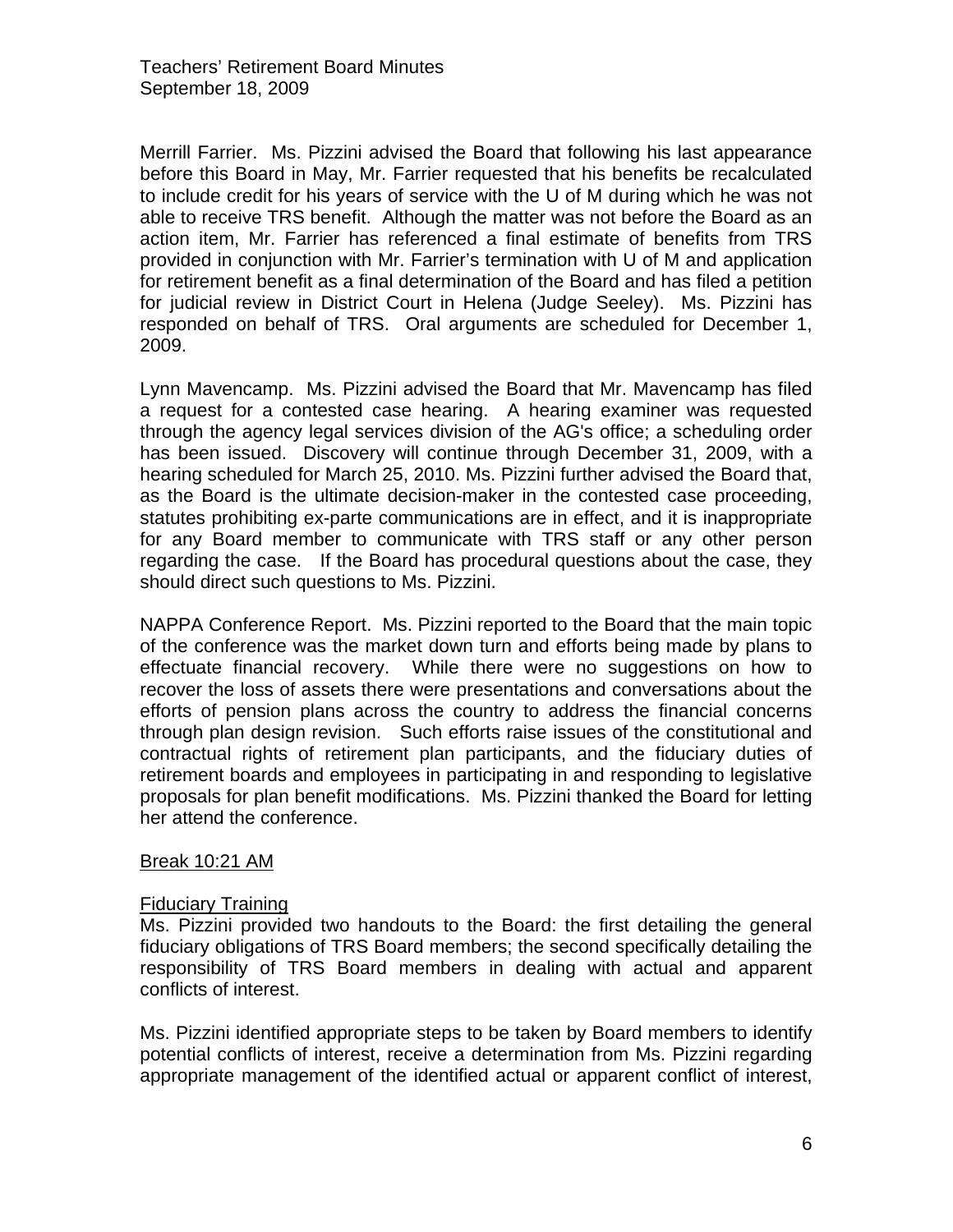and make an appropriate record of identified conflicts of interest and result with respect to participation in board consideration/action on the issue.

# OTHER BUSINESS

FY 2010 Actuarial Services & Information Technology(IT) Budget Amendments Mr. Senn reviewed the FY 2010 budget for Actuarial Services and the reasons for the proposal to the Board to increase the budget \$18,000 to cover additional cost for completing multiple experiences studies in May 2010.

At the May meeting the Board postponed completion of the IT budget until staff could complete further research on replacing the servers. Mr. Hallinan reported he had completed the research to replace the aging servers and recommended the TRS to have two redundant virtual systems; one system would be housed here in Helena and the other in Miles City when that data center is up and running. The equipment and software upgrades would be \$160,000.

**MOTION/VOTE:** Member Dubbs moved to approve the IT budget recommendation of the \$160,000, and the Actuarial Services budget amendment of \$18,000. Member Turcotte seconded the motion. The motion passed unanimously.

### Out of State Travel – 2009 NCTR Annual Conferences

**MOTION/VOTE:** Member Layman moved to approve the out-of-state request for Mr. Senn to attend the NCTR Conference. Seconded by Member Dubbs, the motion passed unanimously.

#### Board of Investments Report

Member Turcotte gave a brief summary and encouraged the Board to ask questions of Mr. Sheets when he attended the meeting later in the day.

#### PRISM Conference Report

Mr. Hallinan reported that over 60 system managers attended the Public Retirement Information System Managers (PRISM) conference this year. The keynotes of the conference covered how we as individuals are moving toward technology that is simplistic, more digital. He gave the example of Twitter becoming the new communication way, no more paper.

Member Pancich asked about the security of member's accounts, and the possibility of a social security number being intercepted within the virtual world. Mr. Hallinan explained that security has improved over the past few years. He commented that the Board did not need to worry about the security breaching within TRS, all system data is encrypted, and the new system has a better system than what we have now.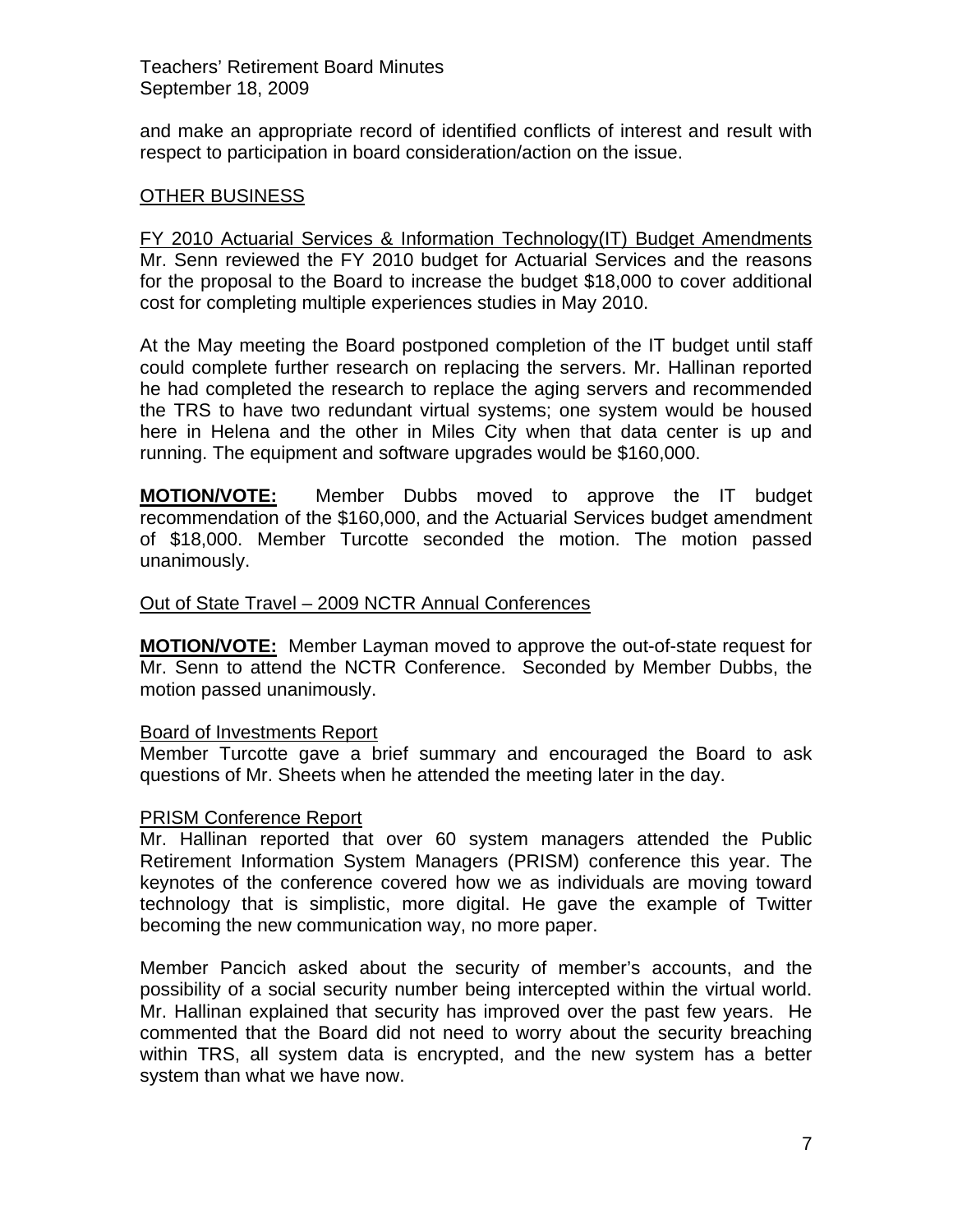### GFOA Conference Report

Ms. Rau reported on the classes she attended regarding internal control, Performance Management, and Management Policy on Emergency Management Preplanning bases. Ms. Rau commended the 'hot' topic was MVL and was it appropriate for Public Pension Plans.

### Next Meeting Date

The next meeting date is scheduled for November 13, 2009.

### Financial Statements, Budgets, & Travel Reports

Ms. Rau reviews the budget reports on behalf of Mr. Gaughan. Ms. Rau advised the Board the TRS received the GOFA award certificate for achievement for excellent for financial reporting again this year and recognized Mr. Gaughan for his work in preparing the financial statements. Ms. Rau reported there are no delinquent agencies to report for this past quarter.

Member Layman asked approximately how many benefits are processed through electronic transfer. Ms. Rau responded roughly around 90-95%.

LUNCH

# PRESENTATION BY THE BOARD OF INVESTMENTS –CLIFF SHEETS, CIO

# FY 2009 Performance Report and Outlook for FY 2010 and Beyond

Mr. Cliff Sheets, CIO, Board of Investments (BOI), presented the official report for the fiscal year 2009. Mr. Sheets explained that this a good time to go over the report, and if the Board has additional questions or wants to meet up in the future he would be available. There have been some notable improvements since the end of the Fiscal year. Mr. Senn asked how close the allocation matches the asset liabilities studies and recommendations that came out. Mr. Sheets commented that we are probably high on private equity than what is showed, and at that time we had zero on real estate exposure targeted a 4-8% band. The allocation highlights there has been a dramatic fall in dollars, notable changes in the decline in public stock prices, and overall our total equity weight has fallen about 4%, it was offset by an increase in the private equity pool. Note; the real estate and private equity lag behind about 3 months. As of September 17 the Teachers allocation was 66.2% for all equities, 55.2% in public equities, 11% private equities. Two months into the current fiscal year we are at 7%, which is good compared to what the past has been through. Overall the market is going to have a slow rebound.

# LEGAL COUNSEL REPORT - Continued

Wesley Young – Legal Counsel Ms. Kaleva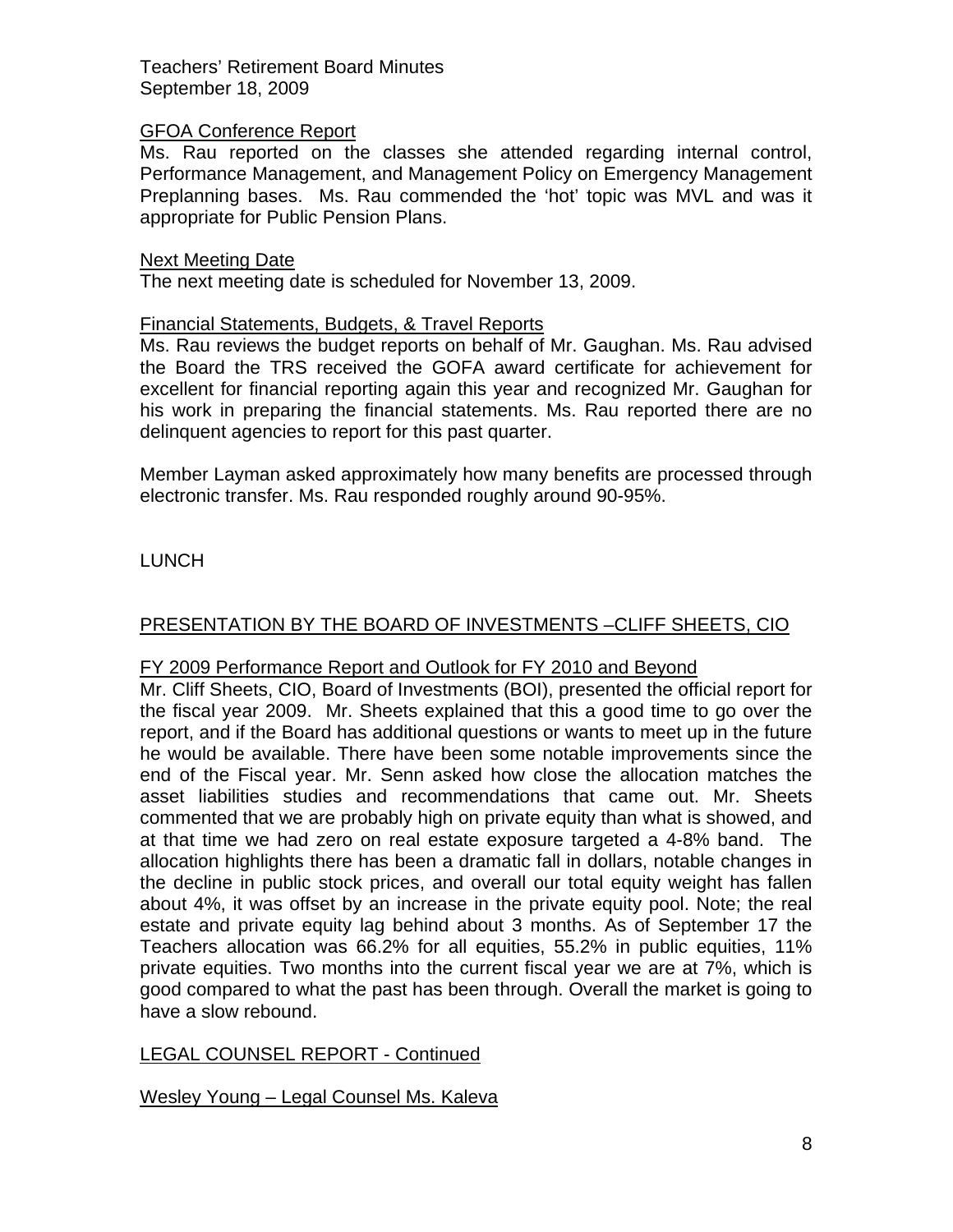Ms. Pizzini reports to the Board that Mr. Young, through his legal counsel has requested that the Board reconsider his prior offer of settlement. Ms. Pizzini reviewed the relevant facts of the Young matter.

Mrs. Kaleva thanked the Board for rescheduling and being able to come before the Board to represent Mr. Young. Ms. Kaleva reiterated Mr. Young's legal arguments in this matter and requested that the Board approve the settlement agreement previously offered by Mr. Young whereby Mr. Young would terminate his employment in the Director of Maintenance and Director of Transportation positions with the Frontier School District, and work within the 1/3 earnings limitation going forward. In exchange, TRS would agree not to pursue recovery of retirement benefits paid to Mr. Young during the time that he was employed by the school district under the three position descriptions. Ms. Kaleva specifically brought to the Boards attention that TRS statute limits the compensation that may be earned by a retired member after retirement while working a position "that would normally be covered under the TRS." She asserts the Director of Maintenance and Director of Transportation positions are not normally covered under TRS.

Ms. Kaleva explained, Mr. Young has two avenues to approach this: First, an Age Discrimination claim - all he has to do is show he is in a protected class and younger members are being treated differently.

Second, there are several individuals who are retired TRS members, work outside of the school system, and hold positions identical to Mr. Young's. Those wages are not counted as TRS reportable wages.

When you look at your statutory duty to treat all your members equally, and combined with the issues Mr. Young is at a certain age and there are individuals younger than Mr. Young who are not being treated that way, Mr. Young has a compelling claim. He is being singled out because of his age. Mr. Young is willing to resign from his two current positions that is claimed to be reportable to TRS. Frontier School District will advertise those positions and hire other individuals and Mr. Young will not apply. He is asking that the Board consider that as a settlement to this issue. The other issue coming up is if you find that it was reportable wages you will have to go after the School District as well.

Ms. Pizzini asked Ms Kaleva: It was indicated that Mr. Young would terminate his 2 positions. What would his status be at the school after that? Ms. Kaleva commented that he would be a Part-Time Dean of Students and not earning more than the reportable amount. Member Dubbs asked how many students and staff are currently at Frontier School District. Ms. Kaleva responded last year they had 24 Staff members, 75 students, a lot of the staff are part-time aides, so there are approximately 15 full-time staff.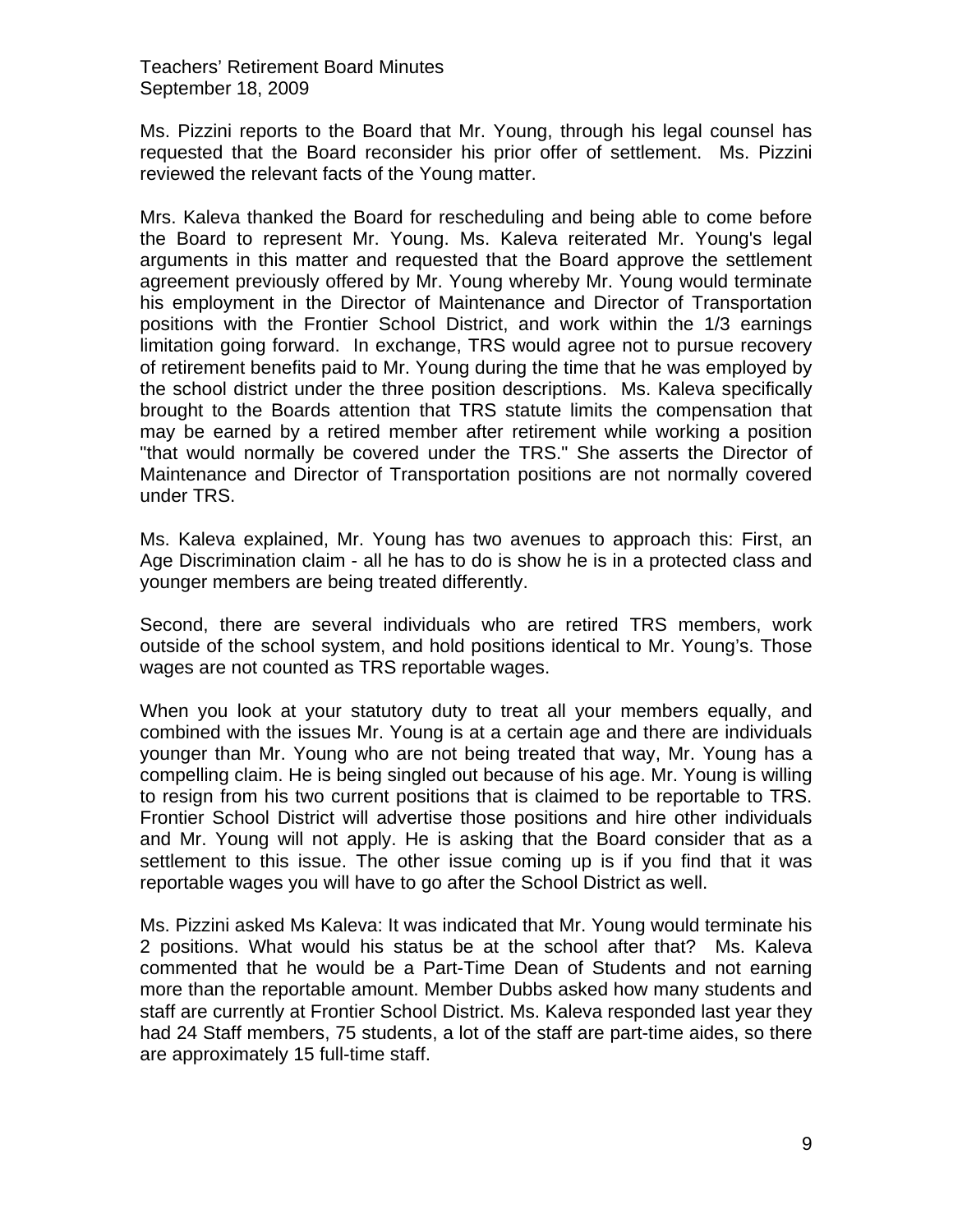Member Dubbs asked Mr. Senn and Ms. Pizzini: are they comfortable that we don't believe we have other members doing this same thing? Mr. Senn asked Ms. Kaleva if she knows other members who are receiving a TRS benefit and working in Maintenance and Transportation jobs. Ms. Kaleva responded yes, she does. Mr. Senn questioned whether those same individuals also working in a 1/3 TRS reportable position? Ms. Kaleva indicated, yes, they are.

Vice-Chair Peiffer commented that this issue needs to be taken care of, if we have a lot of individuals out there now who are doing this same thing. Vice-Chair Peiffer asked for motion regarding whether the Board is going to accept their offer for settlement, or decline.

**MOTION/VOTE:** Member Turcotte moved to decline Mr. Young's settlement offer; seconded by Member Greenfield. The motion passed unanimously.

# DISABILITY APPLICATIONS

Vice-Chair Peiffer noted she had a conflict of interest with Randall Miller; she has worked with his wife for 13 years, and knows Mr. Miller personally. Ms. Pizzini recommended that Vice-Chair Peiffer abstain from participating in Board consideration/action in this disability case.

Member Greenfield indicated he has a conflict of interest with respect to the disability application of Janet Young in that she is a member of his collective bargaining unit, and as a union rep he has advised her with respect to her disability application. Ms. Pizzini indicated that Mr. Greenfield should not be present during the Board's consideration of Ms. Young's application and should abstain from voting in the matter.

# **CLOSED MEETING**

Vice-Chair Peiffer directed the meeting be closed at 3:06 pm to discuss and review disability applications since the individual's right to privacy of information pertaining to benefits clearly exceeds the merits of public disclosure.

# **OPEN MEETING**

Ms. Pizzini noted for the record that Member Greenfield has a conflict of interest with respect to participating in Board actions related to consideration of the Disability application of Janet Young, Member Greenfield indicated that he is a Union Representative for Janet Young and has been personally involved with preparation of Janet Young's disability application. Due the conflict of interest Member Greenfield has excused himself during consideration of Janet Young's disability application and abstains from voting.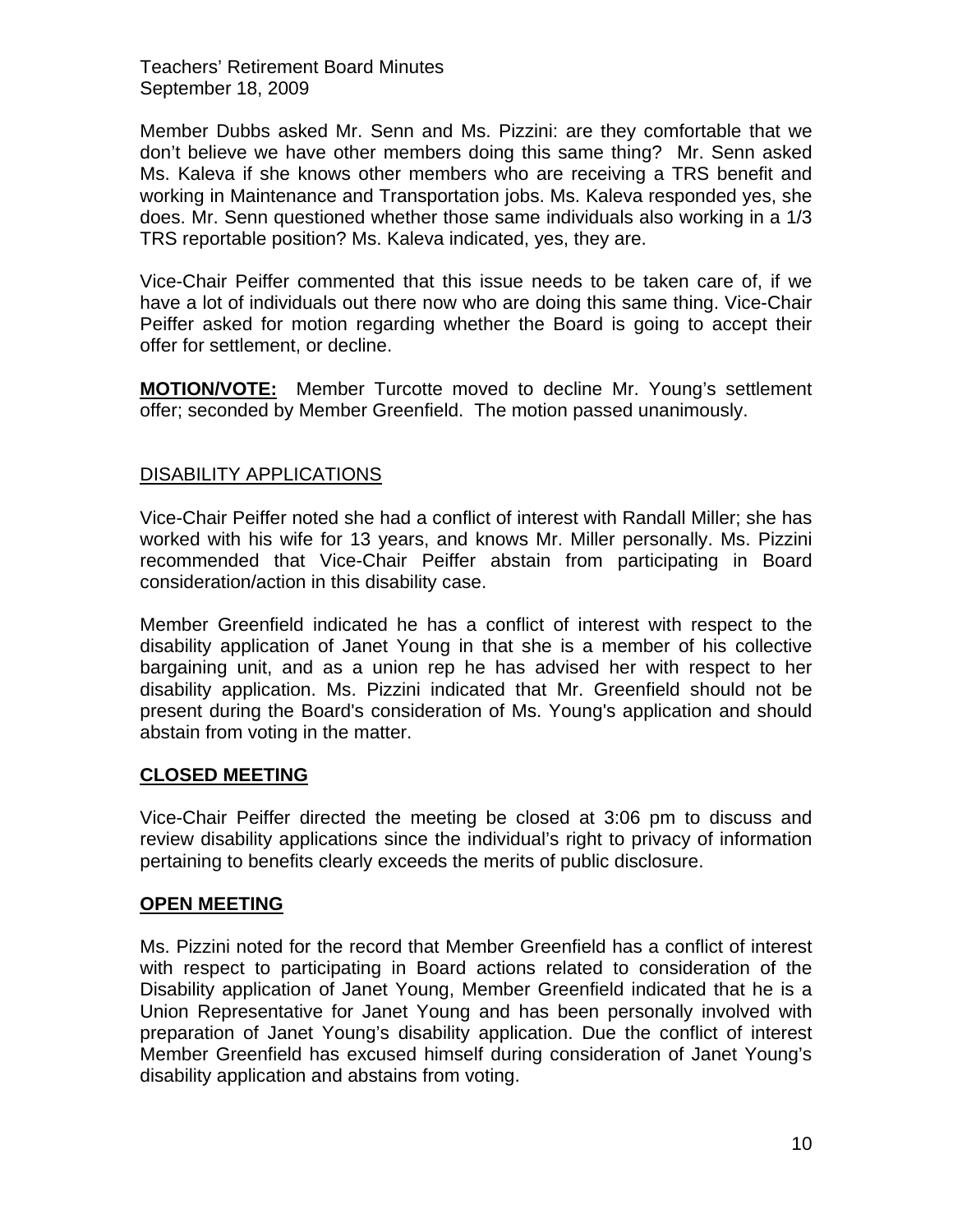# Applications for Disability Benefits

**MOTION/VOTE:** Member Dubbs moved to approve Janet L. Young disability. Seconded by Member Pancich, the motion passed unanimously.

**MOTION/VOTE:** Member Turcotte moved to approve Billie Askam disability. Seconded by Member Pancich, the motion passed unanimously.

**MOTION/VOTE:** Member Greenfield moved to approve Linda K. Borntrager disability. Seconded by Member Layman, the motion passed unanimously.

**MOTION/VOTE:** Member Dubbs moved to approve Joan A. Cote disability. Seconded by Member Pancich, the motion passed unanimously.

**MOTION/VOTE:** Member Turcotte moved to approve Grayce A. Holzheimer disability. Seconded by Member Pancich, the motion passed unanimously.

Ms. Pizzini noted for the record that Member Peiffer has a conflict of interest related to the Board's consideration of the disability application of Randall B. Miller in that she works in the same school district, is a member of the same bargaining unit, and has substantial knowledge of underlying facts and circumstances. She will therefore abstain from voting in the matter of Mr. Miller's disability application.

**MOTION/VOTE:** Member Dubbs moved to table Randall B. Miller disability. Seconded by Member Turcotte, the motion passed unanimously.

**MOTION/VOTE:** Member Greenfield moved to approve Samuel S. Petryszak disability. Seconded by Member Layman, the motion passed unanimously.

#### PERSONNEL COMMITTEE REPORT

#### **Staff Performance Appraisal Process**

Mr. Senn reported the Personal Committee, Member Layman and Member Dubbs, will meet on Thursday, November 12, 2009, to complete the performance appraisal for David Senn. Jim Kerins, Personnel Specialist, Communication Management Services, will assist the Board in the appraisal process.

# ELECTIONS OF OFFICERS

**MOTION/VOTE:** Member Dubbs nominated Member Kari Peiffer as the Chair of the Teachers' Retirement Board; seconded by Member Turcotte. Member Dubbs